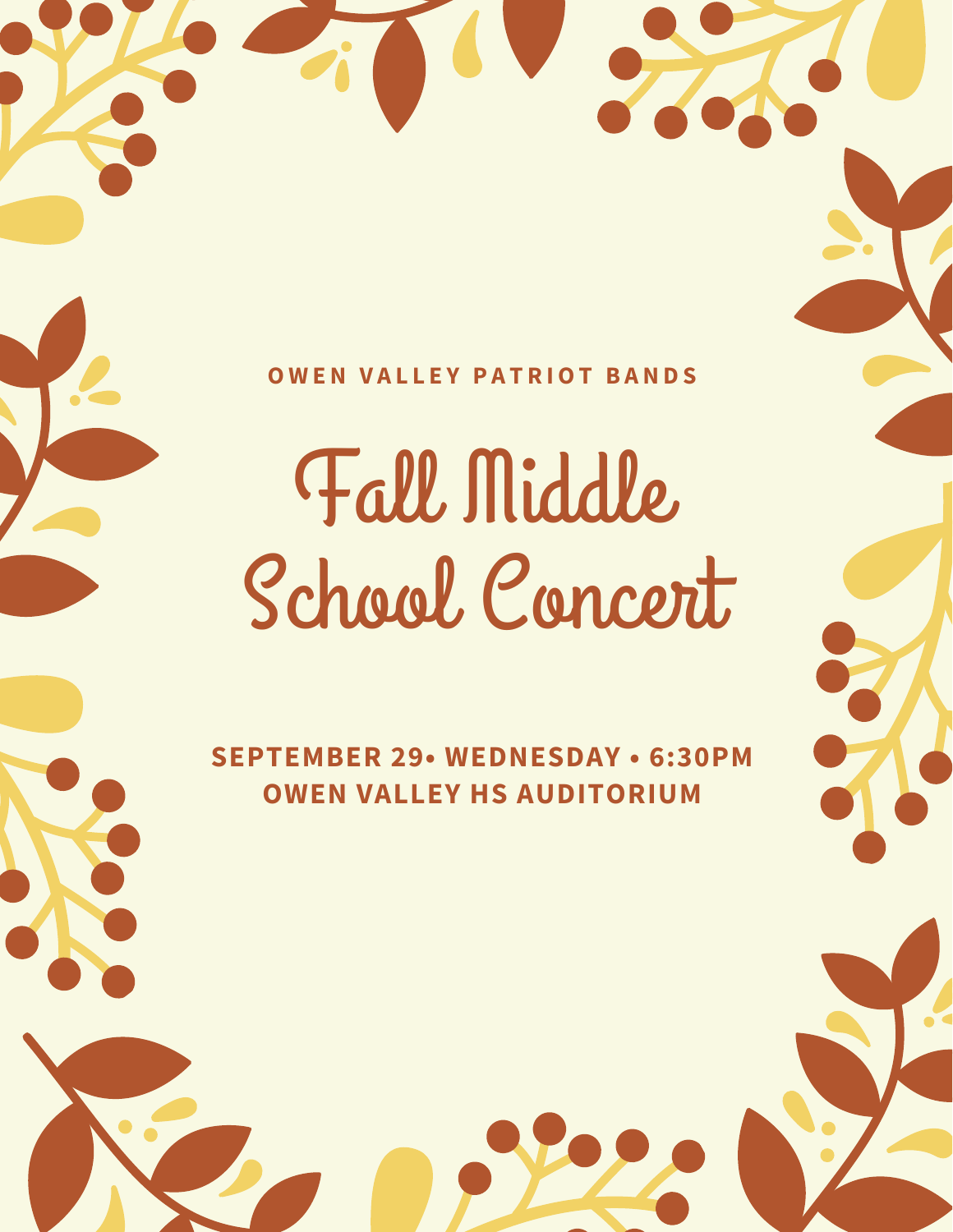## Performance Schedule

#### **7TH GRADE BEGINNING BAND**

Woodwind Feature Mouthpiece Demo "All Together Now" Brass Feature Mouthpiece Demo "All Together Now" Percussion Feature Stick Demo Lesson 3 - #1 and #2 Full Band "Stepping Down, Stepping up" "Her Majesty" "Hot Cross Buns" "Merrily We Roll Along"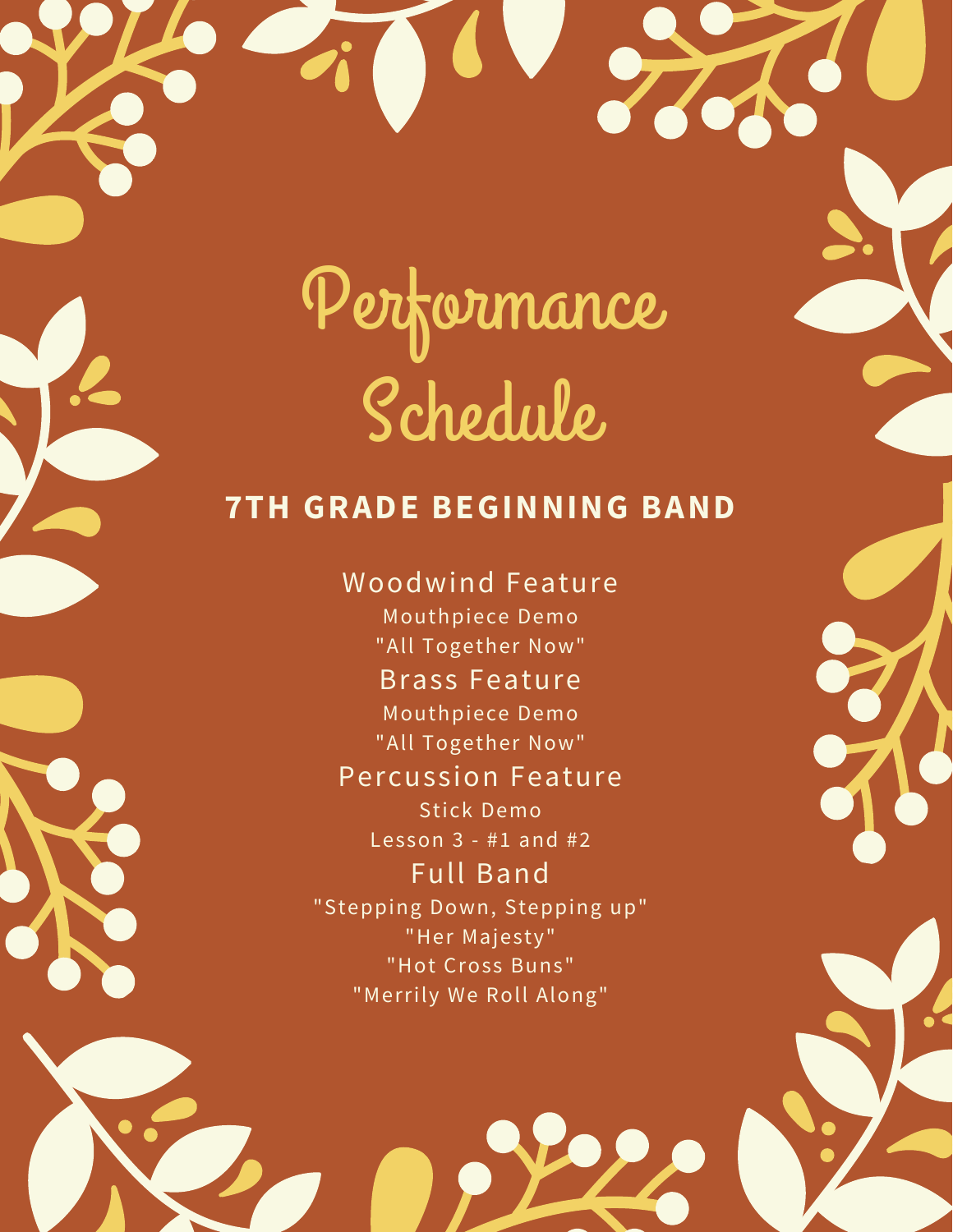Schedule

Performance

#### **8TH GRADE INTERMEDIATE BAND**

Marching Band Songs "Jump On It" "V-Funk" "Hey Song"

#### Concert Band

"Creepy Crawlies" by Michael Story Creepy Crawlies Program Notes: "Whether you love 'em or hate 'em, they're everywhere. We're talking about bugs, and Creepy Crawlies is a tribute to those insects. Pay close attention for the buzz of an annoying bug, the stomp signaling its demise and the deathly theme that follows. The return of the bug theme at the end shows that although you can get ride of one pest, you can't get rid of them all!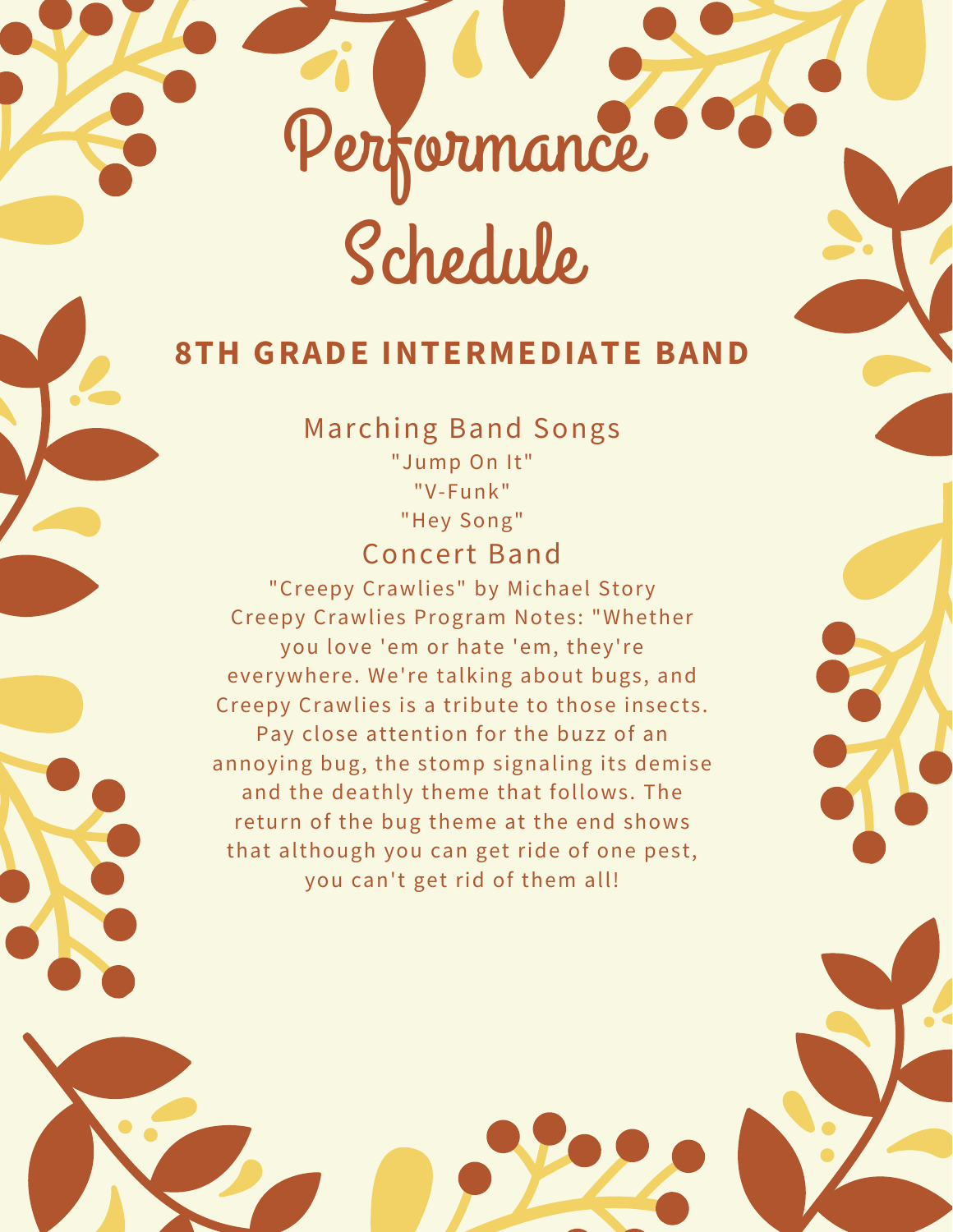# 7th Grade Band

## Roster

#### **FLUTE**

NATASHA BARBER, KAELYNN GIST, GRACELYNN TOTTEN **CLARINET**

ALIVIA BURRIS, GAVIN HALL, ZOE KYLE, HAILEY GIST, TAYLOR LEATH, ALEXIS LONG, MILEY MALDONADO, LILLIE MCINTOSH, MACKENZIE MICHAEL, KALVAN PATE,

IVY STAHL

**ALTO SAXOPHONE** ENOCH BROTHERS, LINDSAY DAVIS, AUDRIANNA

JOHNSON, ABIGAIL MCFADDEN, NATHANIAL SORENSEN

**TRUMPET**

HUDSON DOWNES, DAKOTA LEONARD, REBECCA MCPHERSON, JACOB SHIPMAN, BRAXTON SMITH, MAKIA WILLOUGHBY, ETHAN WRIGHT

> **FRENCH HORN** KENNETH ANDERSON

**TROMBONE** JENNIFER BROWN, KONNOR COLLIER, BRADEN MACE,

JONATHAN MCCONAHAY, ISAAC RAY, KADEN REEVES, AMIRA STALCUP, VANESSA WARD

> **TUBA** SIMON DENNISON

**PERCUSSION**

GRACIE BARNETT, KADEN HOGAN, XAVIER HOUSEWORTH, JAYLYNN MCDANIEL, ANGEAL PICKARD, KAYLEIGH SHERER (JESSICA ATWOOD), JAIDEN RITZ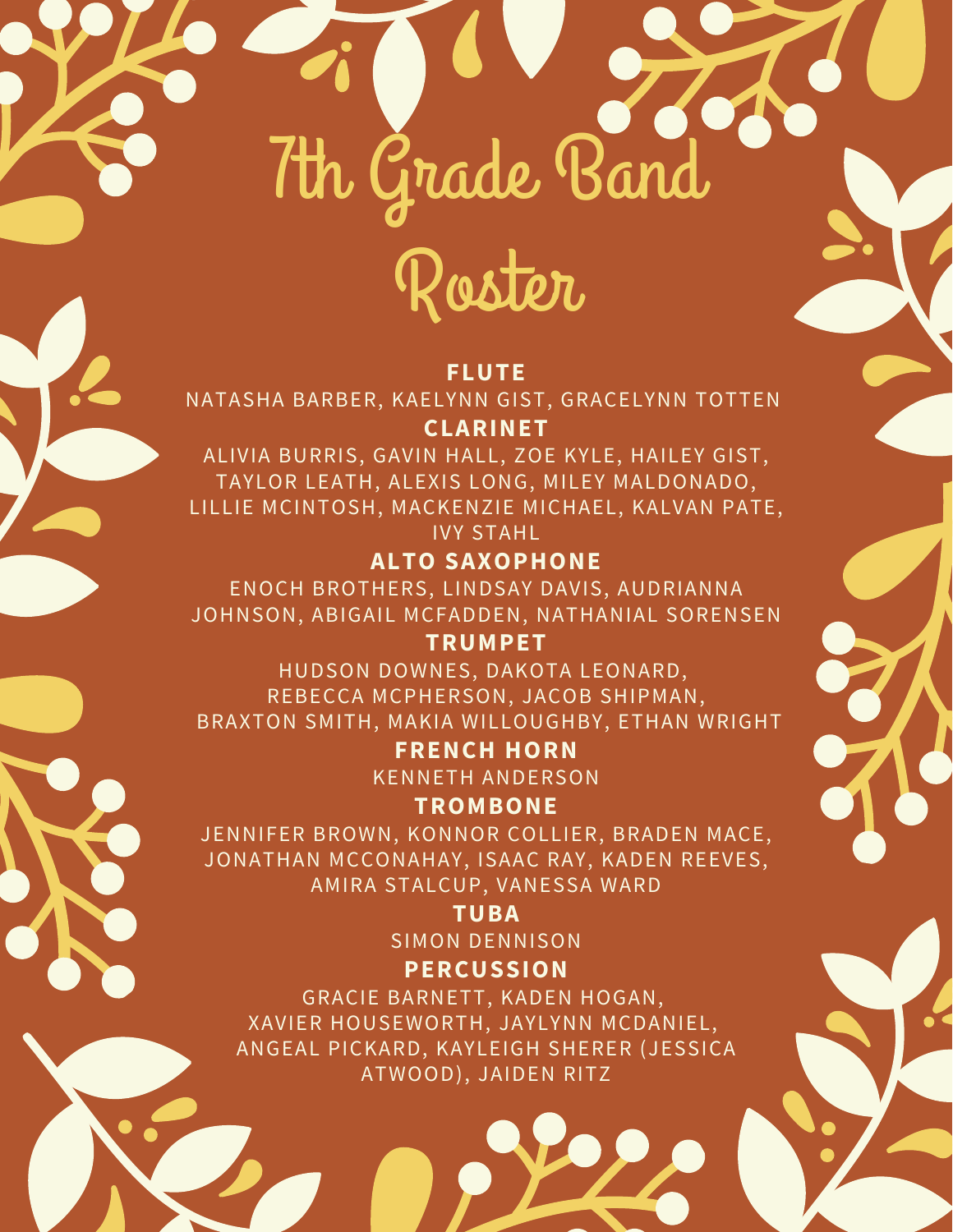## 8TH GRADE BAND ROSTER

**FLUTE** CHARLOTTE BANDY, SERENITY FERGUSON

**CLARINET** HANNAH KALE, SHANE LAMB, SARA PAINTER, DEVIN SURBER, ISAIAH WHITE

**ALTO SAXOPHONE** ANTHONY CIRESI, DUSTIN JACKSON, TRE TRUAX

**TRUMPET** ELIJAH FARMER, CAROLYN HAWKINS, EMILY LANNING, MYA MYERS, HUNTER SLOAN, LONE SPARKS, TYE VOSS

> **FRENCH HORN** RAIN NEWMAN, GARRETT SMITH

**TROMBONE** FREEDOM DORMAN, NATHANIEL FRANKSON, MALACHI JAMES, SAMUAL LOGSDON, GAVIN MILLER, ELIJAH WITTMAN

**PERCUSSION** JEWELIA ALLEN, CORBIN APPLEGATE, HAVANNAH CLAYTON, ISABELLA HARRIS, CARISSA HENDERSHOT, VICTORIA POINTER, TYSON REYNOLDS, LUCIEN SMITH, PRESTON TUTTLE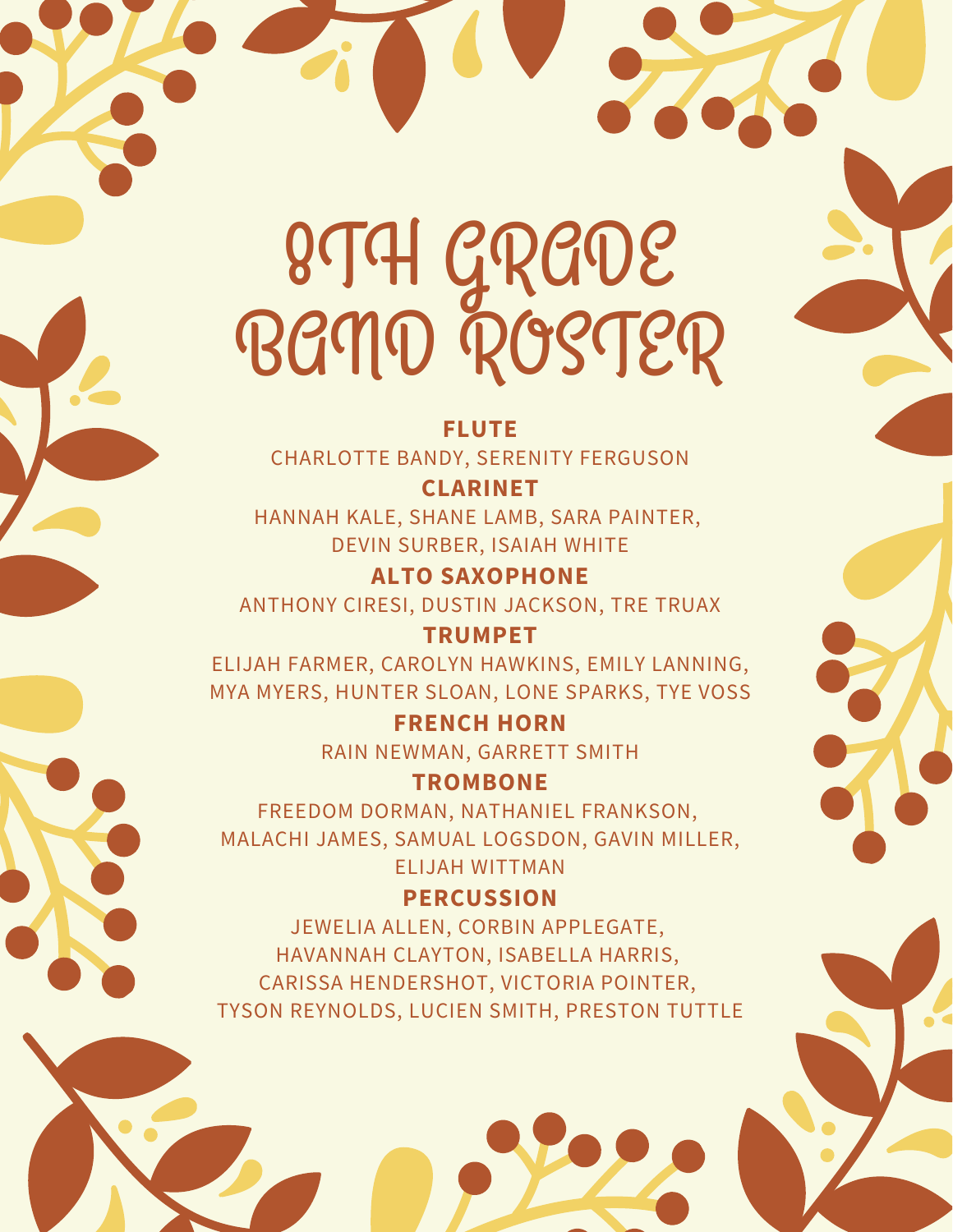# Band Program

## Sponsors

**WE ABSOLUTELY COULD NOT DO WHAT WE DO WITHOUT THE HELP OF OUR GENEROUS COMMUNITY SPONSORS. THANK YOU SO MUCH FOR YOUR KIND DONATIONS TO OUR PROGRAM, AND FOR HELPING INSPIRE OUR STUDENTS TO BE THE BEST THEY CAN BE!**

> Gold Level Sponsors **Deckard**













*Smithville* 



**Buses** 

## Silver Level Sponsors

Dr. Tom & Jennifer Abrell, Gosport Manufacturing, Insurance Services Group, Valley Optical Inc.

## Bronze Level Sponsors

Culler Family Farms, Hammond's Florist, West & Parish & Pedigo Funeral Home, Gosport Dental Clinic, CJ's Pizza, Spencer Lions Club, Tammy Salyers, Indiana Limestone Fabricators, Spencer Exchange Club

### Copper Level Sponsors

Byer's Home Furnishings, Cochran Chiropractic, Ideal Credit Corporation, Owen County Chamber of Commerce, Endeavor Communications